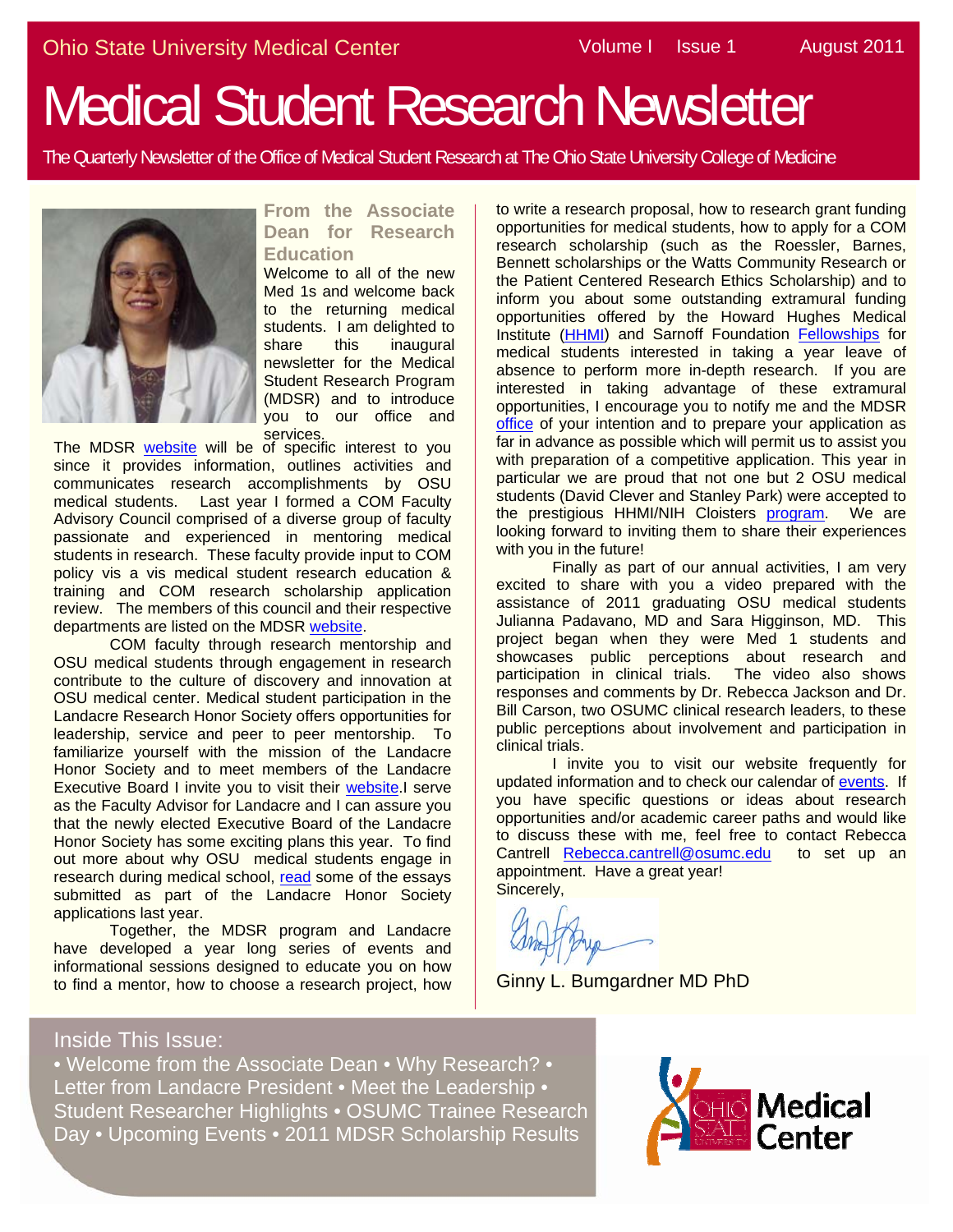Research as part of the medical student training incorporates discovery through critical thinking, innovation and experimentation. Medical student researchers learn how to communicate new knowledge, how to apply discoveries to enhance patient care. Our students' participation in research gives them firsthand experience and skills in biomedical discovery, increases the depth of understanding of medicine and prepares our graduates to directly influence the future course of medicine.



Tyler Oostra, Class of 2013, submitted the following essay as part of his Landacre Honor Society application and it eloquently describes the importance of research in a medical student's education. Tyler has conducted research in Dr. Christopher Pierson's lab funded by the Samuel J. Roessler Memorial Scholarship, and has won a travel award at the 2011 OSUMC Trainee Research Day.

"Participation in research is vitally important to a meaningful career in medicine. Medicine and our understanding of the human body is a rapidly changing body of knowledge. A particular surgeon at OSU once showed me a surgical textbook from the early 1900s and commented that he would not be a very good surgeon if he only read that book, no matter how hard he studied it. Without research, medicine would never have progressed from the now antiquated ideas that book contained. Participation in research not only pushes forward our understanding of medicine by the discoveries that are made, but it also enhances our ability to understand all research by the methodologies and knowledge we learn as a result. Without an ability to understand research, a physician will become ineffective as rapidly as that textbook once did. But by participating in research, one can come to a better understanding of medicine, both now and in the future, so that as a physician you can provide the absolute best care for the patients you see today and the patients you see many years from now."

Many students expressed how important they perceived research to be in their medical education. Please visit the MDSR website to hear from your colleagues about whether research is right for you.

### Why Research? **From the Landacre President**

Welcome to our returning medical students and especially to the Class of 2015. Our goal as Landacre Honor Society Executive Officers, is to make sure that if those activities include research, you have everything you need to have an excellent experience from start to finish. Some new things this year to help you with your career are an expanded database of faculty mentors that are interested in medical student collaboration, a monster list of expected funding opportunities so you can begin thinking about your applications earlier, and an opportunity to listen to and learn from the research of your fellow students as part of a synergy between Landacre and the Surgery Consortium. Additionally, Landacre, Alpha Omega Alpha, and the Gold Humanism Honor Society invite you to attend a welcome reception on September  $19<sup>th</sup>$  to learn more about the history of the honoraries, their function in the medical community, and the qualifications necessary to be considered for membership in each.



We are also inviting Med 1's to participate closely with the Honor Society this year by offering membership and leadership opportunities in the Landacre Honor Society Research Interest Group. One of the biggest benefits of doing research, being a part of Landacre, or being involved in any of the student organizations during your medical school years is the fellowship you experience with your classmates. I urge all of you to follow your interests and to especially take advantage of the expertise and guidance of the fantastic people that make up the classes here at OSUCOM. With that in mind, I would like to introduce you to the Landacre Executive Officers for this year, all of whom will be happy to answer questions and help you on your way to a successful and rewarding experience in research. Good luck with the beginning of the year, and I look forward to seeing all of you soon.

Benjamind Wendt, President Eliza Beal, Vice President Joel Palko, Secretary Rohit Mital, Treasurer Joseph Meyerson, Officer Nicholas Nowacki, Officer Casey Reed, President, Landacre Interest Group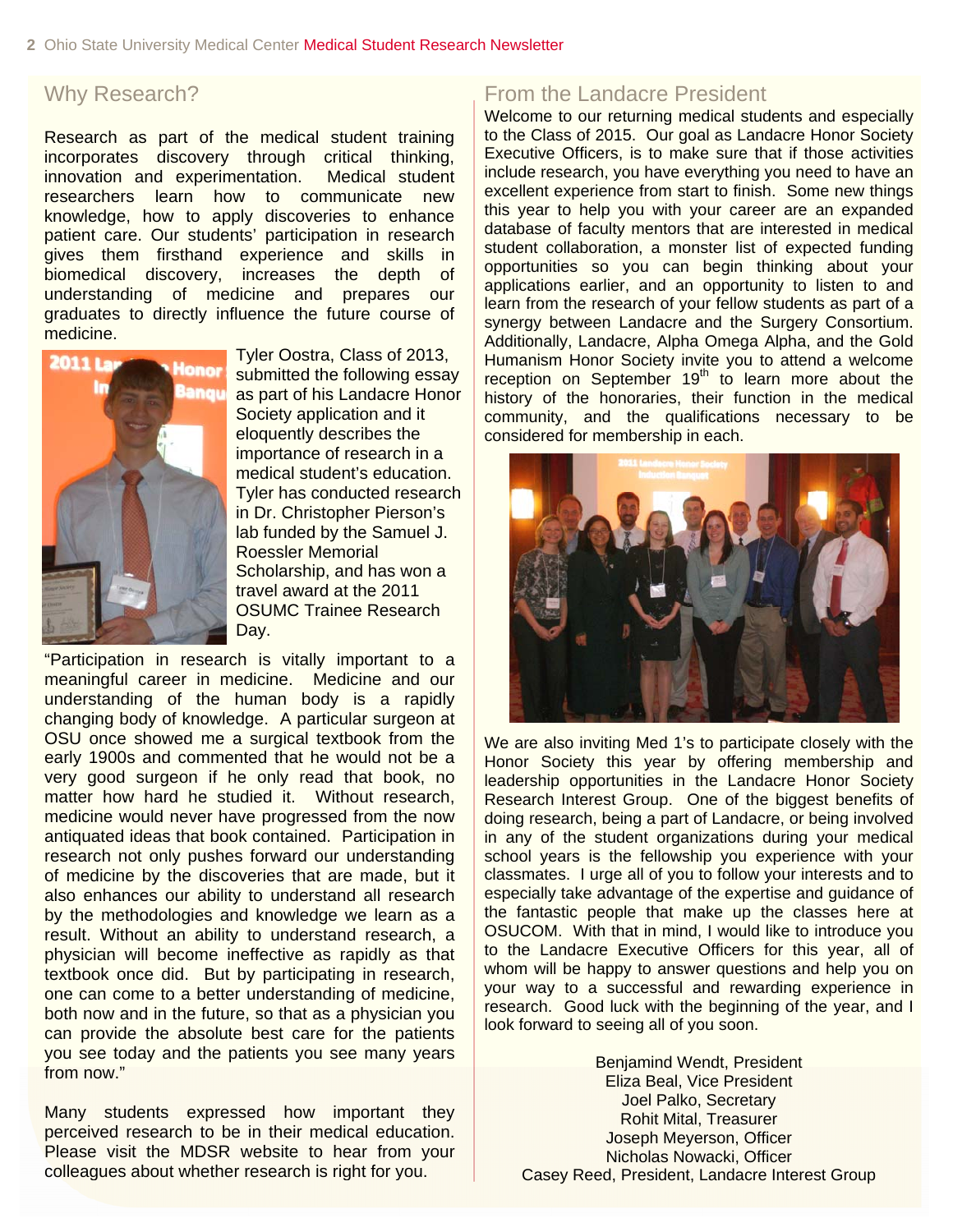#### Meet the Leadership

In 2011, the Medical Student Research Program inform policy and participate in initiatives to enhance the quality of medical student research training inaugural committee was to review the 2011 MDSR rank and advise decisions. Office invited key faculty researchers to assemble as an advisory committee. The new MDSR Faculty Advisory Committee meets twice per academic year to experiences and outcomes. The first charge of the Scholarship Application review criteria, forms, applications, identify alternates to review applications,



In the future, the MDSR FAC will help direct new initiatives, help mentor students through the funding and fellowship experience, and ultimately help research become a key component of the medical student training at OSU. The MDSR FAC spans many departments, both clinical and basic, across the OSUMC main campus and Nationwide Children's Hospital. Please help us welcome the inaugural members of the Medical Student Research Faculty Advisory Council!

#### 2 011 MDSR Scholarship Results

T he Medical Student Research Scholarship (MDSRS) A pplication encompasses the Samuel J. Roessler Memorial S cholarship, Barnes & Bennett Memorial Scholarship, and he Watts Mount Community Scholarship.

T hese awards are available to medical students of The O hio State University College of Medicine for medical r esearch performed under the guidance of its faculty.

M c s cholarship proposal writing, and make the research e xperience overall more positive for both the medical s tudent and mentor. DSRS procedures were revised in 2011 to ensure ompliance with OSUMC Research guidelines, streamline

T f he MDSRS became more competitive this year and aculty mentors and judges alike agree that the quality of applications and proposed projects is significantly higher Fig 1. MDSRS Application and Award Rates 2004-2011 than in years past.

- Tanios Bekaii-Saab, MD, Medical Oncology
- Mark Bloomston, MD, Surgery
- John Bolt, PhD, Anatomy
- John Christoforidis, MD, Opthalmology
- Jonathan Davis, PhD, Physiology & Cell Biology
- Roger Dzwonczyk, PhD, Anesthesiology
- David Flanigan, MD, Surgery
- Vidu Garg, MD, Molecular Genetics and Pediatrics at NCH
- Gayle Gordillo, MD, Surgery
- Deborah Grzybowski, PhD, Opthalmology
- Metin Gurcan, PhD, Biomedical Informatics
- Lyn Jakeman, PhD, Physiology and Cell Biology
- Brian Kaspar, PhD, Neuroscience at NCH
- Balveen Kaur, PhD, Neurosurgery
- Samantha King, PhD, Pediatrics at NCH
- Michael Knopp, PhD, Radiology, Director of the Wright Center of Innovation
- Jas Lang, PhD, Otolaryngology
- Kim McBride, MD, Genetics at NCH
- W. Scott Melvin, MD, Surgery
- Sampath Parthasarathy, PhD, Surgery and **Endocrinology**
- Ritu Salani, MD, Obstetrics and Gynology
- Orlando Simonetti, PhD, Cardiovascular **Medicine**
- Mark Wewers, MD, Pulmonary & Critical Care **Medicine**
- Randy Wexler, MD, Family Medicine
- Henry Wong, MD, Dermatology
- Debra Zynger, MD, Pathology